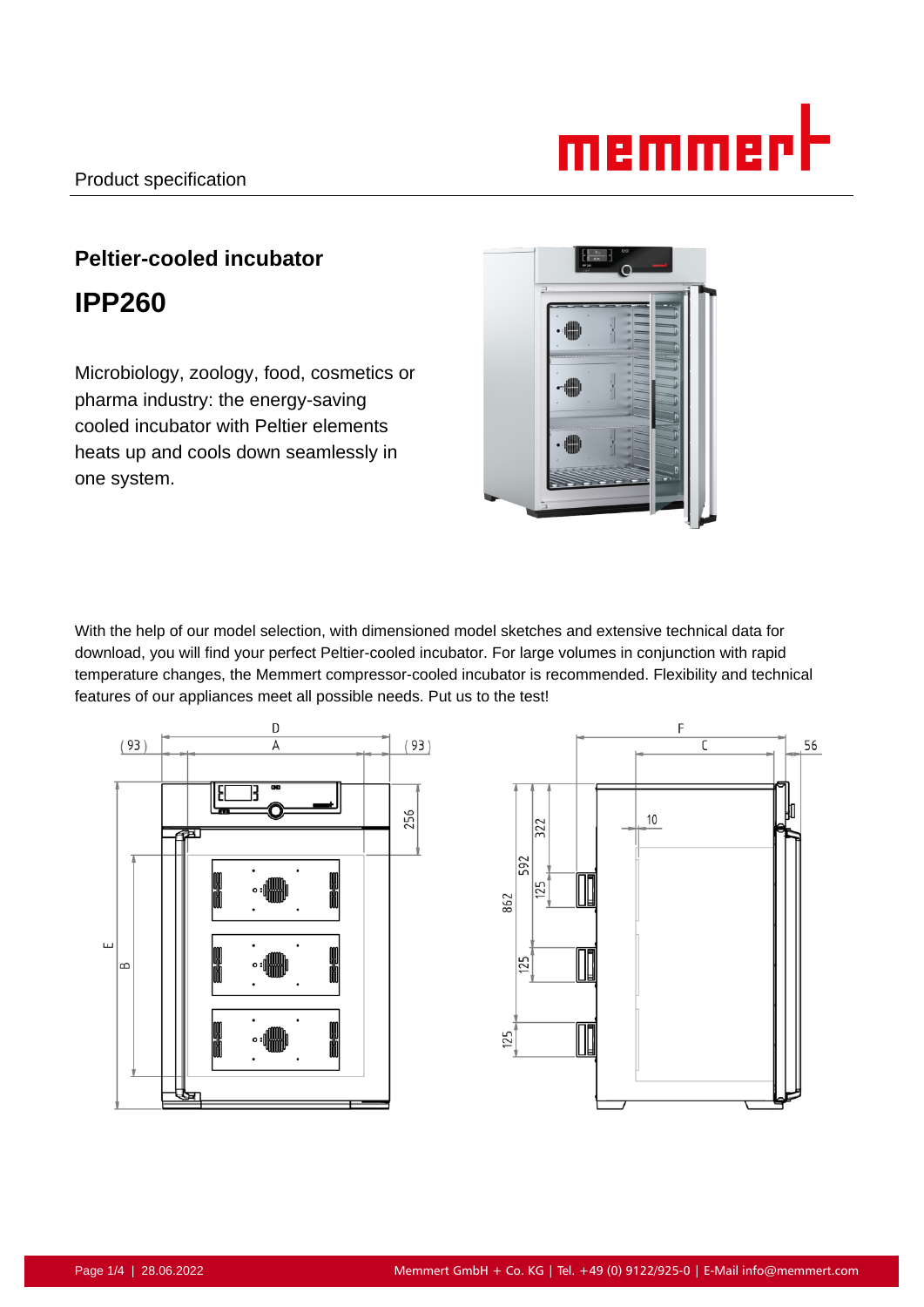#### **Temperature**

| Setting temperature range              | 0 to $+70$ °C                                                                    |
|----------------------------------------|----------------------------------------------------------------------------------|
| Working temperature range              | with light: $+10$ to $+40$ °C                                                    |
| Working temperature range              | without light: from 0 (at least 20 below ambient temperature) to $+70^{\circ}$ C |
| <b>Setting accuracy</b><br>temperature | 0.1 °C                                                                           |
| <b>Temperature sensor</b>              | 1 Pt100 sensor DIN class A in 4-wire-circuit                                     |

#### **Control technology**

| Language setting             | German, English, Spanish, French, Polish, Czech, Hungarian                                                               |
|------------------------------|--------------------------------------------------------------------------------------------------------------------------|
| <b>ControlCOCKPIT</b>        | SingleDISPLAY. Adaptive multifunctional digital PID-microprocessor controller with high-definition<br>TFT-colour display |
| Timer                        | Digital backwards counter with target time setting, adjustable from 1 minute to 99 days                                  |
| <b>Function SetpointWAIT</b> | the process time does not start until the set temperature is reached                                                     |
| Calibration                  | three freely selectable temperature values                                                                               |
| adjustable parameters        | temperature (Celsius or Fahrenheit), programme time, time zones, summertime/wintertime                                   |

#### **Ventilation**

| <b>Convection</b> | forced ventilation by Peltier fan |
|-------------------|-----------------------------------|
|                   |                                   |

#### **Communication**

| <b>Documentation</b> | programme stored in case of power failure                                                                                                                                                                                       |
|----------------------|---------------------------------------------------------------------------------------------------------------------------------------------------------------------------------------------------------------------------------|
| Programming          | AtmoCONTROL software for reading out, managing and organising the data logger via Ethernet<br>interface (temporary trial version can be downloaded). USB stick with AtmoCONTROL software<br>available as accessory (on demand). |

| <b>Safety</b>         |                                                                                  |
|-----------------------|----------------------------------------------------------------------------------|
| Temperature control   | adjustable electronic overtemperature monitor and mechanical temperature limiter |
| Autodiagnostic system | for fault analysis                                                               |
|                       |                                                                                  |

#### **Heating concept**

**Peltier** energy-saving Peltier heating-/cooling system integrated in the rear (heat pump principle)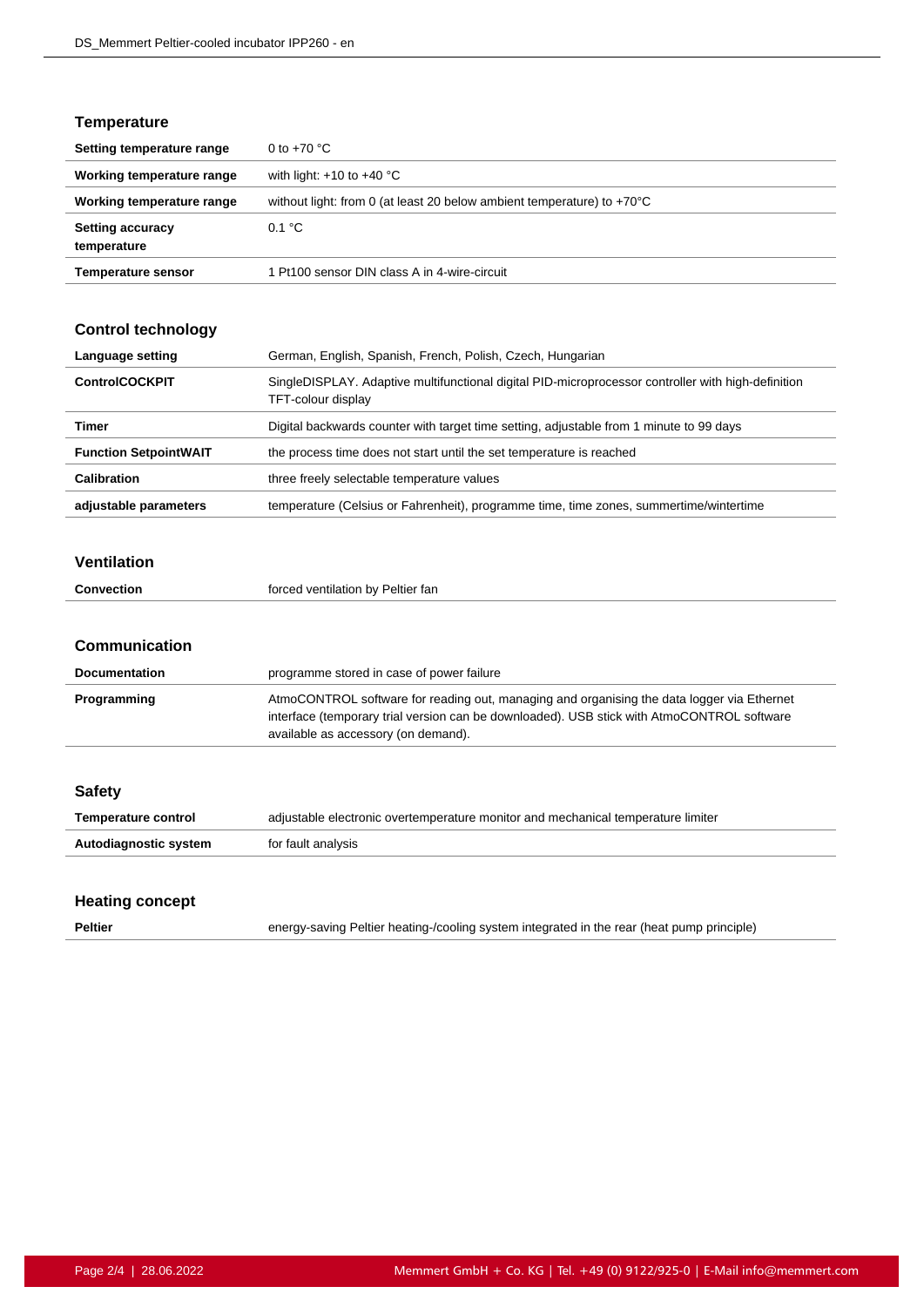#### **Standard equipment**

| Door                                 | fully insulated stainless steel door with 2-point locking (compression door lock) |
|--------------------------------------|-----------------------------------------------------------------------------------|
| <b>Internals</b>                     | 2 stainless steel grid(s), electropolished                                        |
| <b>Works calibration certificate</b> | for +10°C and +37°C                                                               |
| Door                                 | inner glass door                                                                  |

#### **Stainless steel interior**

| <b>Dimensions</b>         | $w_{(A)}$ x $h_{(B)}$ x $d_{(C)}$ : 640 x 800 x 500 mm (d less 10 mm for fan - Peltier) |
|---------------------------|-----------------------------------------------------------------------------------------|
| Volume                    | 2561                                                                                    |
| Max. number of internals  | 9                                                                                       |
| Max. loading of chamber   | 200 kg                                                                                  |
| Max. loading per internal | 20 kg                                                                                   |
|                           |                                                                                         |

### **Textured stainless steel casing**

| <b>Dimensions</b> | $w_{(D)}$ x h <sub>(E)</sub> x d <sub>(F)</sub> : 824 x 1183 x 756 mm (d +56mm door handle) |
|-------------------|---------------------------------------------------------------------------------------------|
| Housing           | rear zinc-plated steel                                                                      |

#### **Electrical data**

| Voltage                | 230 V, 50/60 Hz |
|------------------------|-----------------|
| <b>Electrical load</b> | approx. 820 W   |
| Voltage                | 115 V, 50/60 Hz |
| <b>Electrical load</b> | approx. 820 W   |

#### **Ambient conditions**

| Set Up                     | The distance between the wall and the rear of the appliance must be at least 15 cm. The clearance<br>from the ceiling must not be less than 20 cm and the side clearance from walls or nearby appliances<br>must not be less than 5 cm. |
|----------------------------|-----------------------------------------------------------------------------------------------------------------------------------------------------------------------------------------------------------------------------------------|
| <b>Ambient temperature</b> | 16 $\mathrm{^0C}$ to 40 $\mathrm{^0C}$                                                                                                                                                                                                  |
| Humidity rh                | max. 70 %, non-condensing                                                                                                                                                                                                               |
| Altitude of installation   | max. 2,000 m above sea level                                                                                                                                                                                                            |
| Overvoltage category       | Ш                                                                                                                                                                                                                                       |
| <b>Pollution degree</b>    | っ                                                                                                                                                                                                                                       |

## **Packing/shipping data**

| <b>Transport information</b>      | The appliances must be transported upright |
|-----------------------------------|--------------------------------------------|
| <b>Customs tariff number</b>      | 84198998                                   |
| <b>Country of origin</b>          | Federal Republic of Germany                |
| WEEE-Reg.-No.                     | DE 66812464                                |
| Dimensions approx incl.<br>carton | w x h x d: 930 x 1380 x 930 mm             |
| Net weight                        | approx. 114 kg                             |
| <b>Gross weight carton</b>        | approx. 165 kg                             |